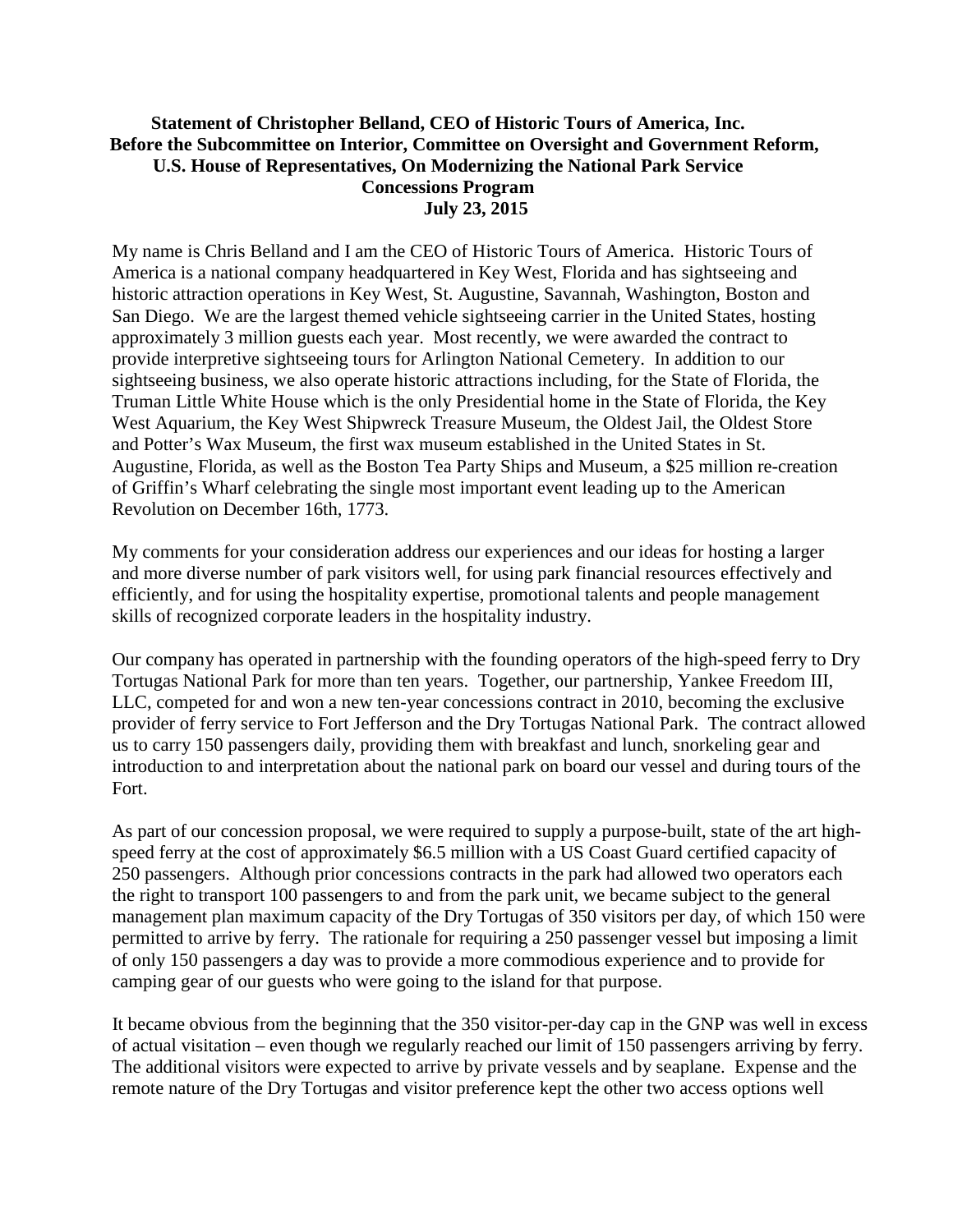under projections. In other words, there was unused visitor capacity to allow more Americans and international visitors alike to discover what **USA Today** and others have acclaimed as one of the true treasures of the Florida Keys.

As we began to work more closely with the National Park Service in marketing this unique unit, focusing on a rich array of historic stories ranging from the imprisonment of Dr. Samuel Mudd to visits by Ernest Hemingway and John Audubon, we quickly discovered that many more guests wanted to visit the Dry Tortugas than we were allowed to take. The market had spoken – visitors wanted to experience the Dry Tortugas National Park and preferred our boat over other options.

There were many days when our standby guest list numbered twenty or more – and those on the list arrived early in the morning at our dock in hopes that one of our passengers holding a reservation failed to arrive. We knew many more just gave up and did not even try to go standby. It was against this backdrop of unused capacity and market demand that we petitioned the National Park Service in February 2013 for an amendment to our contract, allowing us to carry an additional 25 guests for a potential total of 175 each day.

Everybody seemed to think it was a good idea, including strong advocates for protection of the park and the local NPS officials. Unfortunately for prospective park visitors, though, we learned that mid-contract revisions to concessions contracts have no easy path. Logic was clearly on the side of at least a trial of a higher number of ferry passengers. First and foremost, we could increase the number of persons having a Dry Tortugas experience substantially – by at least 7500 annually. There were other persuasive factors. Each additional visitor would pay a park entrance fee as well as fees for the ferry ride, which are subject to a sizeable franchise fee – at least \$30 in additional park receipts per additional visitor, most of which would be retained in the park for needed repairs and services. The increase in our business would also mean new jobs and new spending in the Key West area for services and supplies.

After more than 20 months, the NPS finally agreed to the increase, and that is what I'd like to highlight. The torturous path of paperwork between the local park and the region and the national office was costly to all parties and was stressful to the relationship between our company and NPS. We can certainly share details about a paper trail that involved a back-and-forth among three levels of agency staff, Interior attorneys, from Everglades to Atlanta to Washington and back. What did not appear to gain consideration was the 10,000+ potential park visitors that could have experienced Dry Tortugas during this period, or the revenue loss to NPS of \$250,000 or more. We are not seeking to blame anyone for this unfortunate episode; we ask the help of the agency and the Congress to place more value on the advice of companies like ours dedicated to being a strong and long-term partner in park protection and visitor experiences, especially when local NPS staff endorse such endeavors. We suggest that both the Congress and NPS encourage ways to attract visitors where capacity exists, and to encourage the testing out of changes in operations and services which are based upon solid information about visitor expectations, experiences and preferences.

After just seven months, we can tell you that Dry Totugas has been able to host approximately 4,000+ more appreciative park visitors, and that some \$120,000 in additional, direct NPS revenues have been generated -- at least 80% of which will directly benefit the park in which we operate. It was done with the stroke of a pen, with no appreciable additional impact on park resources or staff.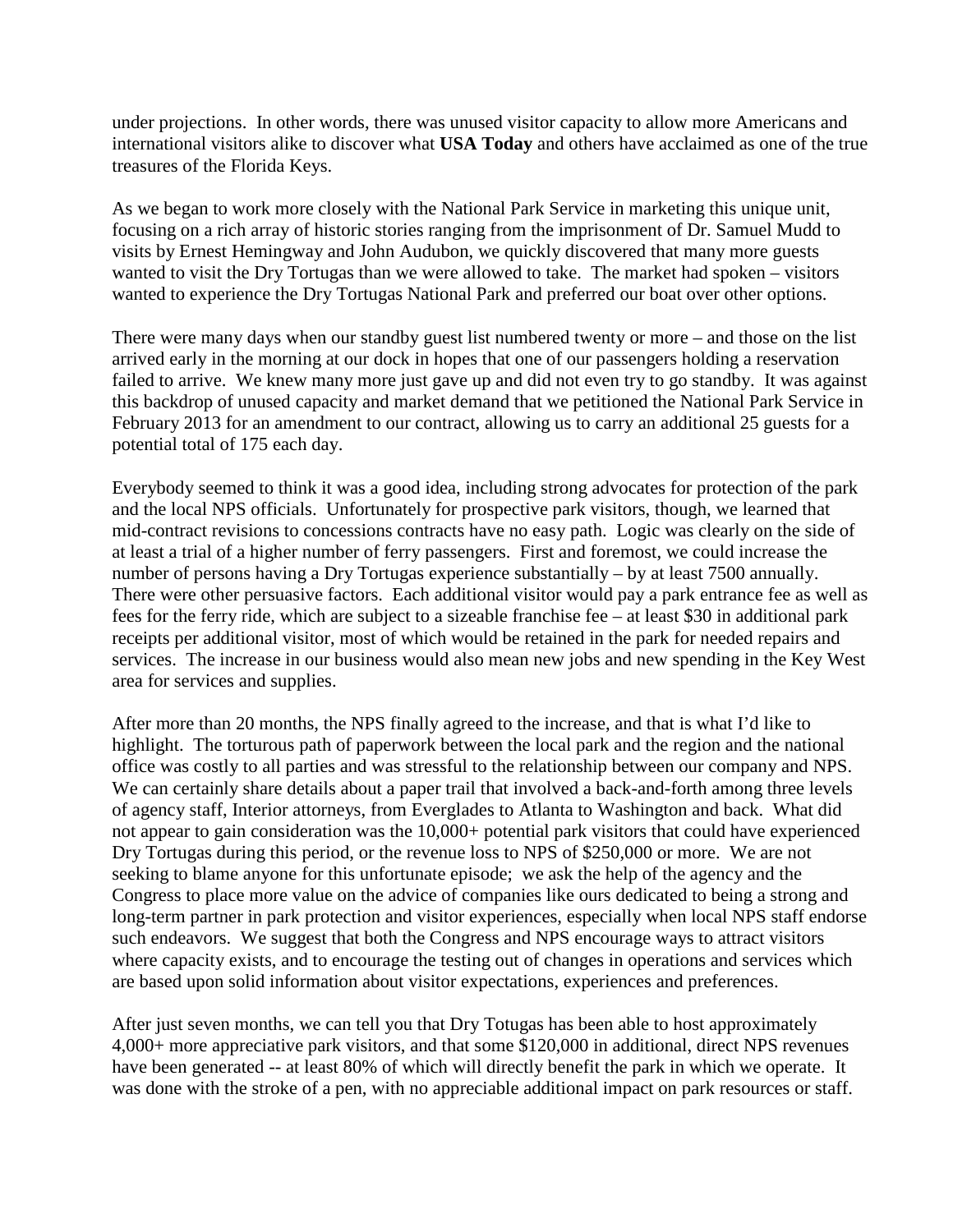And these benefits are sustainable and will recur year after year. I am also sure it is easy for you to understand that the Dry Tortugas, being 70 miles out in the open waters, is a very difficult area to supply. Resources to care for a facility such as Fort Jefferson, which is one of the largest brick buildings in the western hemisphere, are not abundant in this era of budget cuts. The supplemental monies generated by this action will have a clearly beneficial impact on National Park Service efforts to preserve assets vital to the long term sustainability of this park unit.

Let me reiterate that the National Park Service, at the Park, Regional and National levels, was receptive to our proposal. It was the system that made approval of our request needlessly challenging. I am pleased to say that our working relationship at all levels has been nothing but extraordinary and we look forward to the remainder of our contract being able to provide not only an excellent interpretive service to the Dry Tortugas but also to be able to make a significant contribution to the National Park Service and our country in a financial sense.

In this vein, it is incumbent upon me to tell you that I feel there are substantial opportunities that the National Park Service has immediately available to boost and improve visitation that fall into the same category as I have outlined above but, again, ultimate approvals of changes are very hard to accomplish. I am a businessman and have enjoyed a certain measure of success based on common sense and good financial practices. While I realize the National Park Service is not a business per se, it is in business and its future is likely to depend more than ever on the marketplace and its ability to be relevant to the leisure industry. With the substantial and ongoing budgetary restraints that the NPS is facing, it seems to me that the NPS can, with little effort, recover a larger portion of the costs of its many excellent programs from those directly benefiting from those programs. Recreation and tourism are a trillion dollar industry, and national parks are widely regarded as a top asset of this industry. In other words, the National Park Service can achieve its main missions of asset preservation and public enjoyment… by being more businesslike.

Here is one example. It would make no sense to me as a businessman to put out a Request For Proposals to manage one of my properties and not do two very important things for the organization I selected. First, there would be some mechanism in my agreement to amend the original terms of our agreement when it became evident that such amendments were beneficial not only to the operator but also my asset and to me personally. The NPS, in this regard, should be no different.

Secondly, it makes no sense to me that, at the end of an agreement, a stellar existing operator would have no advantage in a new contract. In the hospitality business, building brand and customer loyalty is a top priority. Together, NPS and its concessioner partners need to focus on this loyalty and preference to stay relevant and attractive in the face of competition for leisure time and spending.

I have enjoyed working with the National Park Service for a number of years now. There is no doubt in my mind that they are a dedicated group of individuals who have nothing but the best intentions as that pertains to the protection of the most extraordinary assets of this country. In this same vein, I believe they are also interested in operators who will provide first class service in both operations and hospitality to the many visitors from this country and around the world who wish to see some of the most unique places on earth. Though I do not speak for the National Park Service,